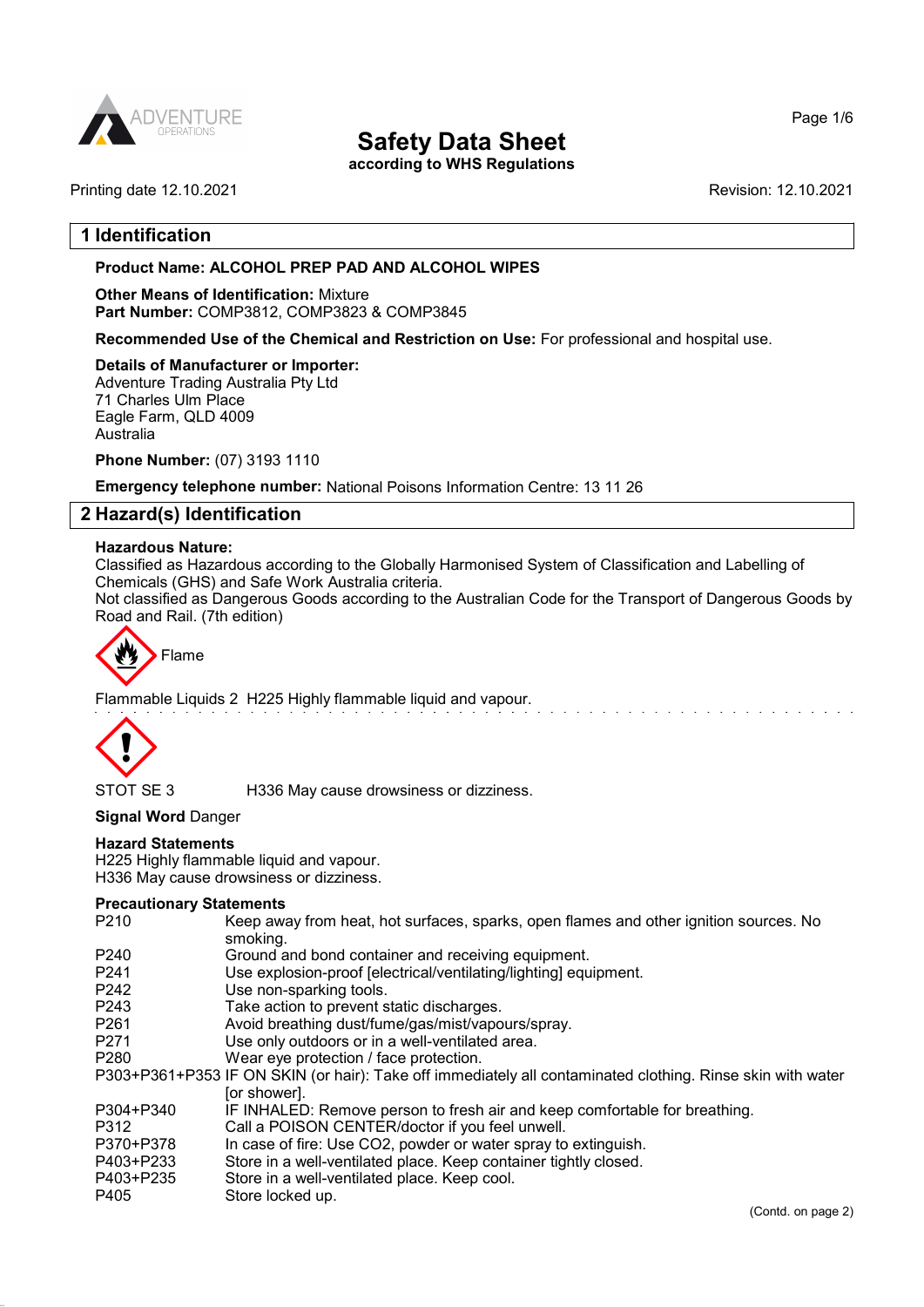according to WHS Regulations

Printing date 12.10.2021 Revision: 12.10.2021

#### Product Name: ALCOHOL PREP PAD AND ALCOHOL WIPES

(Contd. of page 1)

P501 Dispose of contents/container in accordance with local/regional/national regulations.

# 3 Composition and Information on Ingredients

#### Chemical Characterization: Mixtures

Description: Mixture of substances listed below with nonhazardous additions.

#### Hazardous Components:

|  | $CAS: 67-63-0$ 2-Propanol | $\ket{\textcircled*}$ Flammable Liquids 2, H225; $\textcircled*$ STOT SE 3, H336 | 70% |
|--|---------------------------|----------------------------------------------------------------------------------|-----|
|--|---------------------------|----------------------------------------------------------------------------------|-----|

# 4 First Aid Measures

#### Inhalation:

If inhaled, remove to fresh air. If not breathing, give artificial respiration. If breathing is difficult, give oxygen. Seek medical attention if breathing problems develop.

#### Skin Contact:

In case of skin contact, wash affected areas with water and soap. Seek medical attention if symptoms occur.

#### Eye Contact:

In case of eye contact, hold eyelids open and rinse with water for at least 15 minutes. Seek medical attention.

#### Ingestion:

If swallowed, do not induce vomiting. Immediately rinse mouth with water. Give a glass of water. Never give anything by mouth to an unconscious person. Seek medical attention immediately.

#### Symptoms Caused by Exposure:

Inhalation: May cause drowsiness and dizziness. Skin Contact: May cause mild skin irritation. Eye Contact: Causes serious eye irritation. Ingestion: May cause gastrointestinal irritation.

# 5 Fire Fighting Measures

Suitable Extinguishing Media: Water fog, foam, dry chemical or carbon dioxide.

#### Specific Hazards Arising from the Chemical:

Hazardous combustion products include oxides of carbon and irritating fumes.

Product is highly flammable. Vapours may travel considerable distances to a source of ignition where they can ignite, flashback, or explode.

Closed containers may explode when exposed to extreme heat. Containers close to fire should be removed if safe to do so. Use water spray to cool fire exposed containers.

Minimise run-off from fire fighting measures entering drains and water courses.

#### Special Protective Equipment and Precautions for Fire Fighters:

When fighting a major fire wear self-contained breathing apparatus and protective equipment.

# 6 Accidental Release Measures

#### Personal Precautions, Protective Equipment and Emergency Procedures:

Wear approved respiratory protection, chemical resistant gloves, safety glasses, protective clothing and safety boots. Evacuate all non-essential personnel from affected area. Do not breathe vapours. Ensure adequate ventilation. Extinguish all sources of ignition. Avoid sparks and open flames. No smoking.

#### Environmental Precautions:

In the event of a major spill, prevent spillage from entering drains or water courses.

(Contd. on page 3)

Page 2/6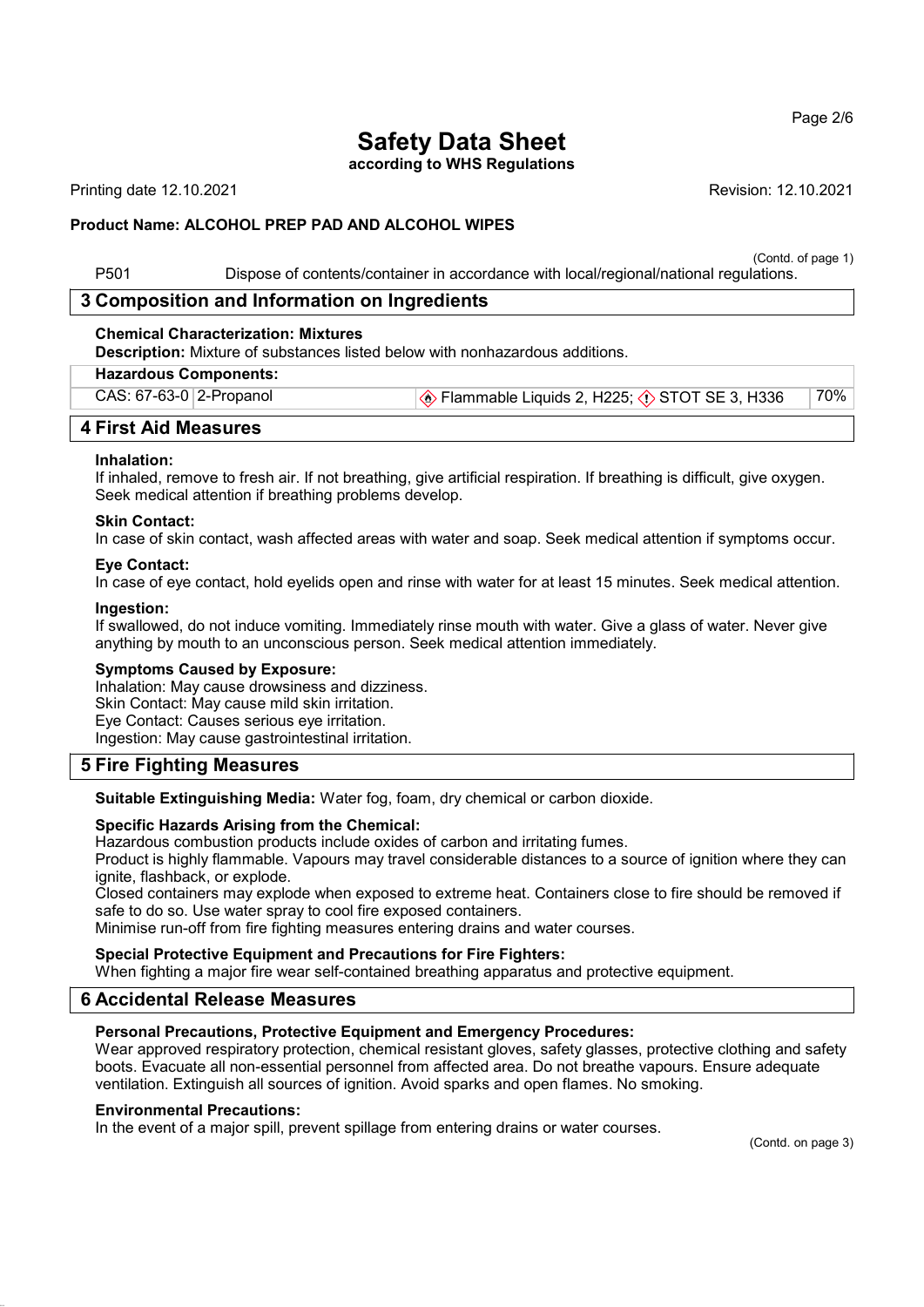#### Page 3/6

# Safety Data Sheet

according to WHS Regulations

Printing date 12.10.2021 Revision: 12.10.2021

(Contd. of page 2)

# Product Name: ALCOHOL PREP PAD AND ALCOHOL WIPES

### Methods and Materials for Containment and Cleaning Up:

Stop leak if safe to do so and absorb spill with sand, earth, vermiculite or some other absorbent material. Collect the spilled material and place into a suitable container for disposal. Use only non-sparking tools.

# 7 Handling and Storage

#### Precautions for Safe Handling:

Use of safe work practices are recommended to avoid eye or skin contact and inhalation of vapours. Use only outdoors or in a well-ventilated area.

Take precautionary measures against static discharge. Food, beverages and tobacco products should not be stored or consumed where this material is in use. Always wash hands before smoking, eating, drinking or using the toilet. Wash contaminated clothing and other protective equipment before storage or re-use. Provide eyewash fountains and safety showers in close proximity to points of potential exposure.

#### Conditions for Safe Storage:

Store in a cool, dry and well ventilated area out of direct sunlight. Keep container tightly closed when not in use. Protect from heat, sparks, open flames and other sources of ignition. Protect packaging from physical damage. Keep away from aluminium, acids, oxidising agents, halogenated compounds and acid anhydrides.

# 8 Exposure Controls and Personal Protection

#### Exposure Standards:

#### CAS: 67-63-0 2-Propanol

WES STEL: 1230 mg/m<sup>3</sup>, 500 ppm TWA: 983 mg/m³, 400 ppm

#### Engineering Controls:

Maintain air concentration below occupational exposure standards, providing adequate ventilation. Use explosion-proof ventilating equipment.

#### Respiratory Protection:

Respiratory protection is not required under normal use conditions.

Use an approved vapour respirator under conditions where exposure to the substance is apparent (e.g. generation of high concentrations of mist or vapour, inadequate ventilation, development of respiratory tract irritation) and engineering controls are not feasible. See Australian Standards AS/NZS 1715 and 1716 for more information.

Skin Protection: Skin protection is not required under normal use conditions.

#### Eye and Face Protection:

Eye and face protectors for protection against splashing materials or liquids. See Australian/New Zealand Standard AS/NZS 1337 for more information.

# 9 Physical and Chemical Properties

| Appearance:                                 |                          |
|---------------------------------------------|--------------------------|
| Form:                                       | Non-woven fabric wipes   |
| Colour:                                     | White                    |
| Odour:                                      | Odourless                |
| <b>Odour Threshold:</b>                     | No information available |
| pH-Value:                                   | No information available |
| <b>Melting point/freezing point:</b>        | 115 $\degree$ C          |
| <b>Initial Boiling Point/Boiling Range:</b> | 85 °C                    |
| <b>Flash Point:</b>                         | 12 °C                    |
| <b>Flammability:</b>                        | Highly flammable.        |
| <b>Ignition Temperature</b>                 | 130 °C                   |
| <b>Auto-ignition Temperature:</b>           | No information available |

Non-woven fabric wipes impregnated with a colourless liquid. White **Odourless** No information available No information available  $115 °C$ 85 °C  $12 °C$ Highly flammable.  $130 \text{ °C}$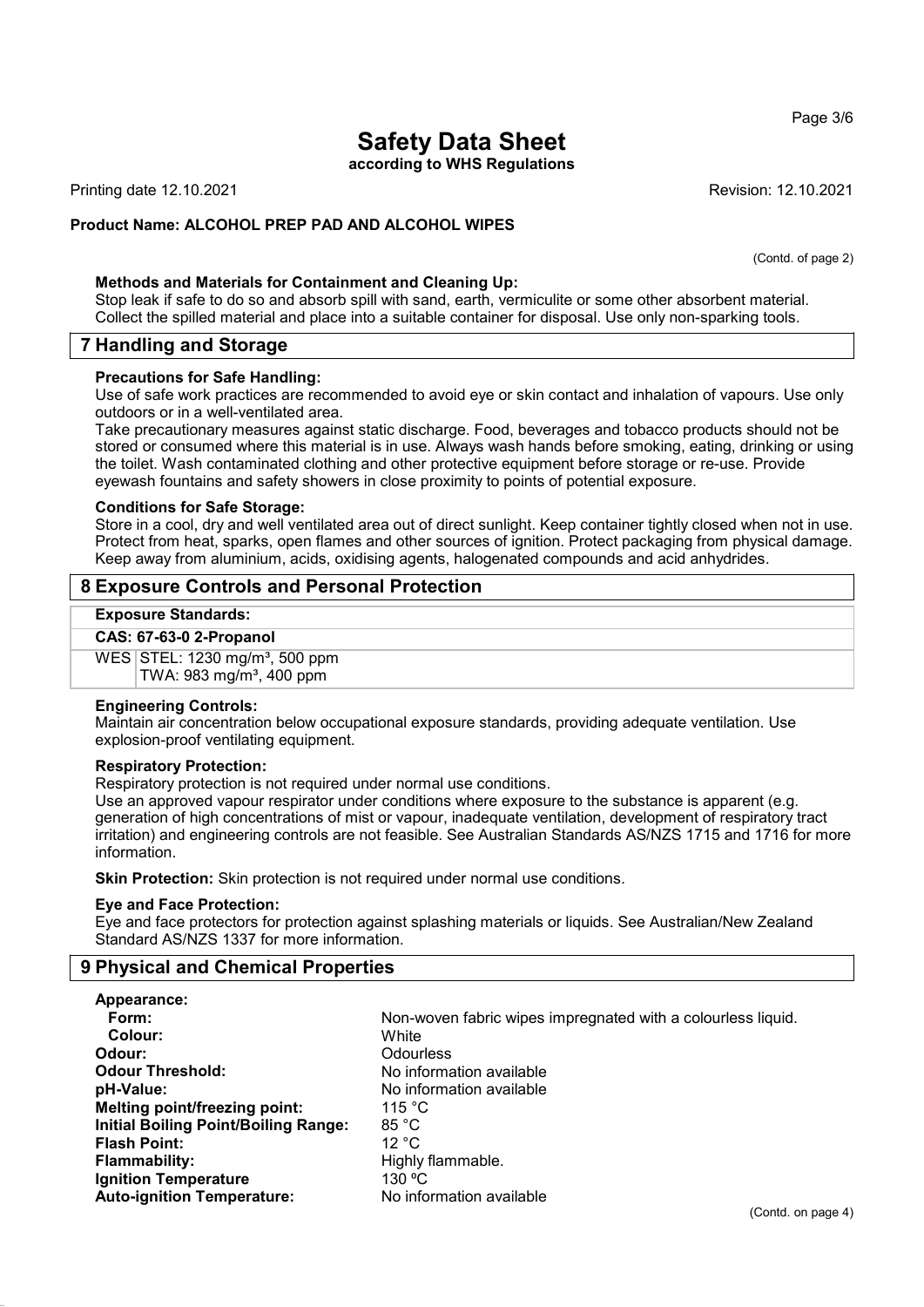#### Page 4/6

# Safety Data Sheet

according to WHS Regulations

Printing date 12.10.2021 **Revision: 12.10.2021** 

### Product Name: ALCOHOL PREP PAD AND ALCOHOL WIPES

|                                                                   |                          | (Contd. of page 3) |
|-------------------------------------------------------------------|--------------------------|--------------------|
| <b>Decomposition Temperature:</b>                                 | No information available |                    |
| <b>Explosion Limits:</b>                                          |                          |                    |
| Lower:                                                            | No information available |                    |
| Upper:                                                            | No information available |                    |
| <b>Vapour Pressure:</b>                                           | No information available |                    |
| <b>Relative Density:</b>                                          | No information available |                    |
| <b>Vapour Density:</b>                                            | No information available |                    |
| <b>Evaporation Rate:</b>                                          | No information available |                    |
| <b>Solubility in Water:</b>                                       | Completely miscible      |                    |
| Partition Coefficient (n-octanol/water): No information available |                          |                    |
| <b>Viscosity:</b>                                                 | No information available |                    |
|                                                                   |                          |                    |

# 10 Stability and Reactivity

Possibility of Hazardous Reactions: No dangerous reactions known under conditions of normal use.

Chemical Stability: Stable at ambient temperature and under normal conditions of storage and use.

Conditions to Avoid: Heat, sparks, open flames and other sources of ignition, and direct sunlight.

Incompatible Materials: Aluminium, acids, oxidising agents, halogenated compounds and acid anhydrides.

Hazardous Decomposition Products: Oxides of carbon and irritating fumes.

# 11 Toxicological Information

#### Toxicity:

| LD50/LC50 Values Relevant for Classification: |      |                                          |  |  |
|-----------------------------------------------|------|------------------------------------------|--|--|
| <b>CAS: 67-63-0 2-Propanol</b>                |      |                                          |  |  |
| Oral                                          | LD50 | 5045 mg/kg (rat)                         |  |  |
| Dermal                                        | LD50 | $\vert$ 12800 mg/kg (rabbit)             |  |  |
|                                               |      | Inhalation $ LG50/8 h 16000 mg/kg$ (rat) |  |  |

#### Acute Health Effects

Inhalation: May cause drowsiness and dizziness.

**Skin:** May cause mild skin irritation.

Eye: Causes serious eye irritation.

Ingestion: May cause gastrointestinal irritation.

Skin Corrosion / Irritation: Based on classification principles, the classification criteria are not met.

Serious Eye Damage / Irritation: Causes serious eve irritation.

Respiratory or Skin Sensitisation: Based on classification principles, the classification criteria are not met.

Germ Cell Mutagenicity: Based on classification principles, the classification criteria are not met.

Carcinogenicity:

Isopropyl alcohol is classified by IARC as Group 3 - Not classifiable as to its carcinogenicity to humans.

Reproductive Toxicity: Based on classification principles, the classification criteria are not met.

Specific Target Organ Toxicity (STOT) - Single Exposure: May cause drowsiness and dizziness.

Specific Target Organ Toxicity (STOT) - Repeated Exposure:

Based on classification principles, the classification criteria are not met.

Aspiration Hazard: Based on classification principles, the classification criteria are not met.

Chronic Health Effects: No information available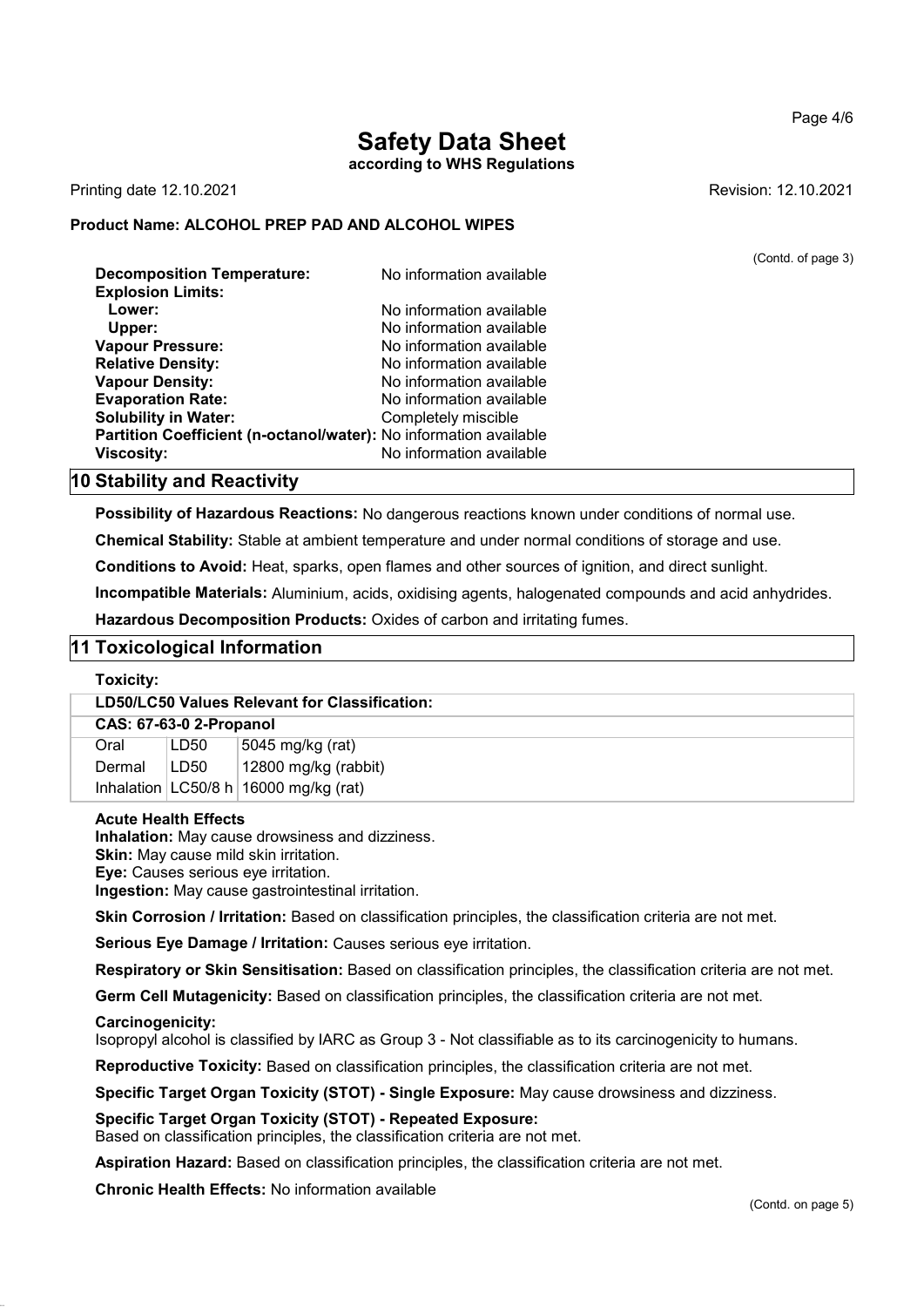according to WHS Regulations

Printing date 12.10.2021 Revision: 12.10.2021

### Product Name: ALCOHOL PREP PAD AND ALCOHOL WIPES

(Contd. of page 4)

### Existing Conditions Aggravated by Exposure: No information available

# 12 Ecological Information

Ecotoxicity:

Aquatic toxicity:

#### CAS: 67-63-0 2-Propanol

EC50/24 h 1000 mg/L (algae) 5102 mg/L (daphnia)

EC50/72 h  $2000$  mg/L (green algae)

LC50/96 h 9640 mg/L (fathead minnow)

Persistence and Degradability: No data available on finished product.

Bioaccumulative Potential: No data available on finished product.

Mobility in Soil: No data available on finished product.

Other adverse effects: No information available

### 13 Disposal Considerations

Disposal Methods and Containers: Dispose according to applicable local and state government regulations.

# Special Precautions for Landfill or Incineration:

Please consult your state Land Waste Management Authority for more information.

# 14 Transport Information

UN Number Not regulated

Proper Shipping Name Not regulated

Dangerous Goods Class Not regulated

Packing Group: Not regulated

# 15 Regulatory Information

#### Australian Inventory of Industrial Chemicals:

All ingredients are listed.

Standard for the Uniform Scheduling of Medicines and Poisons (SUSMP) - Poison Schedule: Not a scheduled poison.

### 16 Other Information

#### Date of Preparation or Last Revision: 05.10.2021

**Prepared by: MSDS.COM.AU Pty Ltd www.msds.com.au** 

#### Abbreviations and acronyms:

GHS: Globally Harmonised System of Classification and Labelling of Chemicals CAS: Chemical Abstracts Service (division of the American Chemical Society) LC50: Lethal concentration, 50 percent LD50: Lethal dose, 50 percent IARC: International Agency for Research on Cancer STEL: Short Term Exposure Limit TWA: Time Weighted Average NES: National Exposure Standard (Safe Work Australia - Workplace Exposure Standards For Airborne Contaminants) Flammable Liquids 2: Flammable liquids – Category 2

Page 5/6